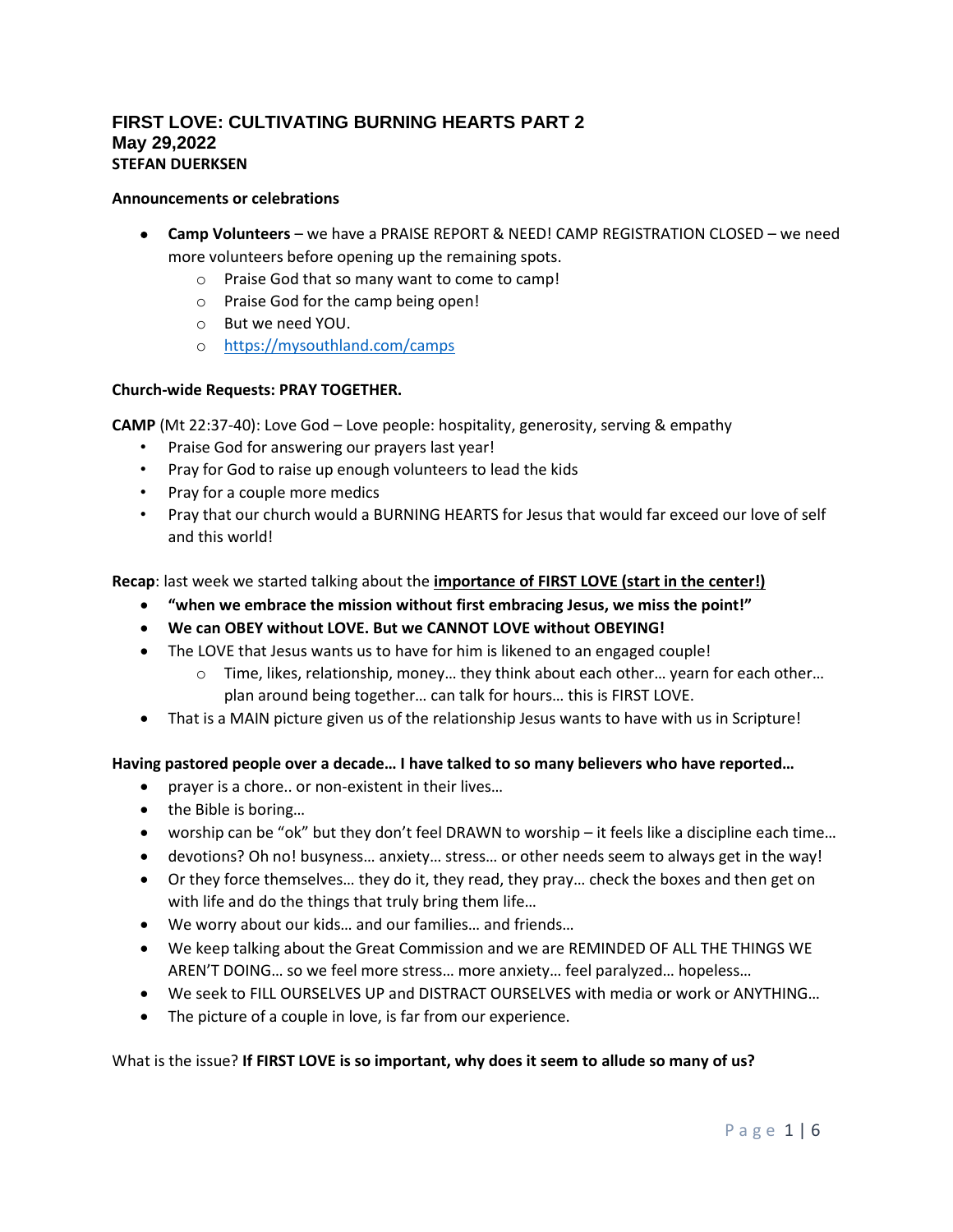**As Dana Chandler writes,** "the degree of our passion for him is relative to the degree of His passion for us that we have experienced."

### **A. Burning Hearts for Jesus ignite from Encounters with Jesus**

**1 John 4:19** (ESV) We love him, because he first loved us.

**Moses – Exodus 3…** he sees a burning bush and when he approaches… the Lord is the FIRE… and doesn't consume but speaks to Moses and declares who he is… Moses' response? "He hid his face, for he was afraid to look at God.

- Moses goes on to confront Pharaoh and tell EVERYONE about, "I AM" the Name of God.
- God uses Moses to lead His people out of Egypt and through the Red Sea and through the wilderness towards the Promised Land…

**The Israelites at Mt Sinai** – they saw glory of God fall on the Mountain… thunder and lightning… the mountain trembled… the voice of Elohim blasted like a trumpet… there was smoke and the Lord descended on Mt Sinai in FIRE….

- **Exodus 19:4-6** yourselves have seen what I did to the Egyptians, and how I bore you on eagles' wings and brought you to myself. Now therefore, if you will indeed obey my voice and keep my covenant, you shall be my treasured possession among all peoples, for all the earth is mine; and you shall be to me a kingdom of priests and a holy nation.' These are the words that you shall speak to the people of Israel."
- **Exodus 20:18-20** Now when all the people saw the thunder and the flashes of lightning and the sound of the trumpet and the mountain smoking, the people were afraid and trembled, and they stood far off and said to Moses, "You speak to us, and we will listen; but do not let God speak to us, lest we die." Moses said to the people, "Do not fear, for God has come to test you, that the fear of him may be before you, that you may not sin."

**The Apostle Paul**… who wrote much of the New Testament… never actually walked with Jesus when he was alive on the earth... he was a religious leader...trained in the Scriptures... he knew the Scripture! Front to back! He was a zealot! BUT HE MISSED THE POINT.

- **Acts 9:3-6** Now as he went on his way, he approached Damascus, and suddenly a light from heaven shone around him. And falling to the ground, he heard a voice saying to him, "Saul, Saul, why are you persecuting me?" And he said, "Who are you, Lord?" And he said, "I am Jesus, whom you are persecuting. But rise and enter the city, and you will be told what you are to do."
- A few verses later the **Lord reveals himself in a vision to Ananias** why? So he would GO TO PAUL – he was terrified!
- **Acts 9:17-18** So Ananias departed and entered the house. And laying his hands on him he said, "Brother Saul, the Lord Jesus who appeared to you on the road by which you came has sent me so that you may regain your sight and be filled with the Holy Spirit." And immediately something like scales fell from his eyes, and he regained his sight. Then he rose and was baptized;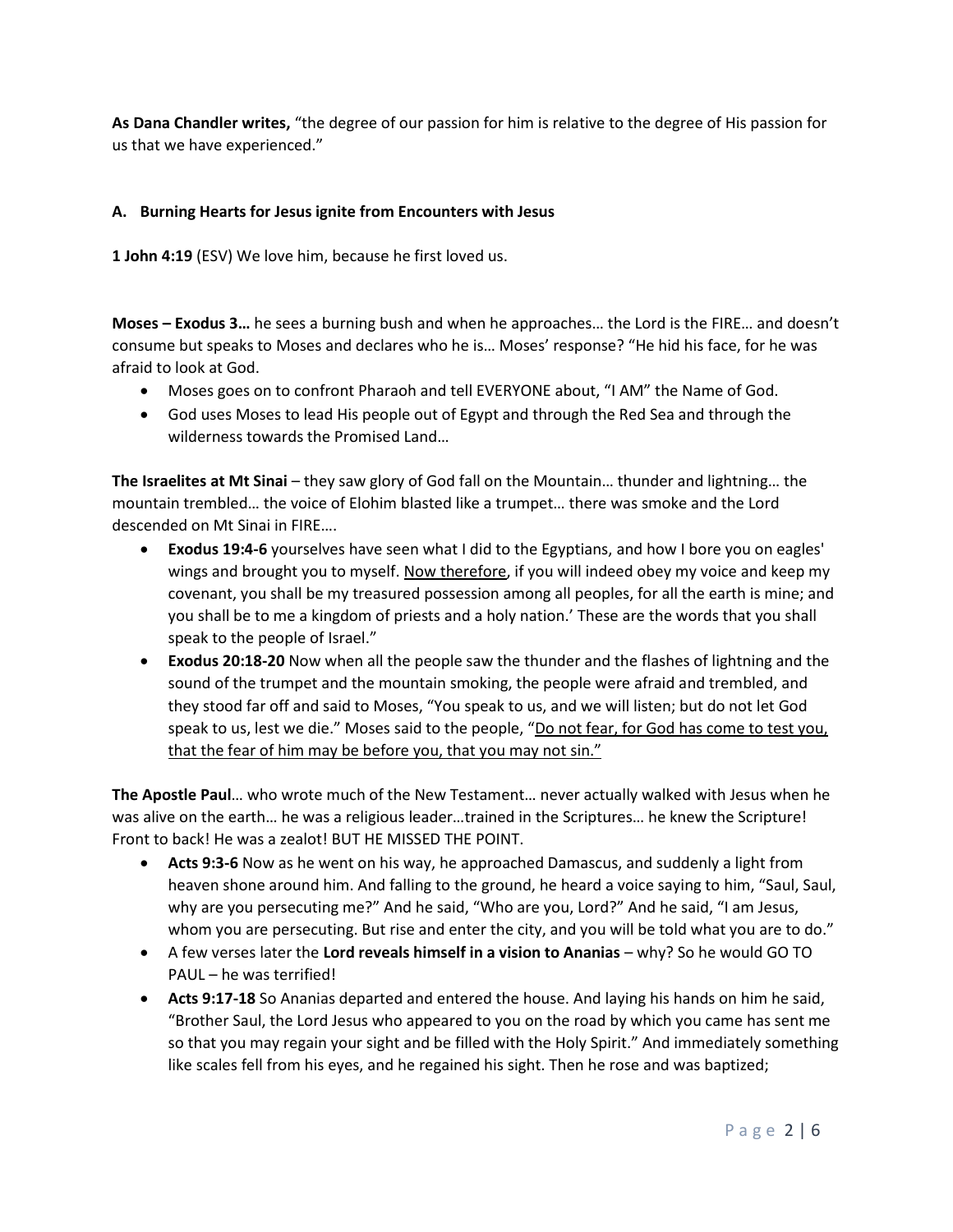- **Philippians 3:4-8** though I myself have reason for confidence in the flesh also. If anyone else thinks he has reason for confidence in the flesh, I have more: circumcised on the eighth day, of the people of Israel, of the tribe of Benjamin, a Hebrew of Hebrews; as to the law, a Pharisee; as to zeal, a persecutor of the church; as to righteousness under the law, blameless. But whatever gain I had, I counted as loss for the sake of Christ. Indeed, I count everything as loss because of the surpassing worth of knowing Christ Jesus my Lord. For his sake I have suffered the loss of all things and count them as rubbish, in order that I may gain Christ
- **For the sake of KNOWING CHRIST** Paul had experienced the LOVE OF CHRIST which lit a fire on him that transformed him!

## **This shouldn't surprise us either! This has always been the way GOD HAS LED HIS PEOPLE.**

- He says, "resist temptation" he resisted temptation!
- He says, "crucify the flesh" he crucified his flesh!
- He says, "persevere to the end" he persevered to the end!
- He says, "obey the Commands" he obey the commandments!
- He modeled the way of prayer, sacrifice, loving others, loving God first!

**Stefan – FOUR KEY ENCOUNTERS** – Summer 1988 (met me in the Word), 1991 (called me from Isaiah 6), January 28 2003 (first time He spoke to me & birth of son, Austin), August 27 2004 (the second He spoke and called me to "come as I am") that STARTED ME ON MY JOURNEY

**PRACTICE: YOU- Write down the encounter you had with Jesus that led you to choose Him over your own life?** What did He do to YOUR HEART? Was it saving from sin? Accepting you as you were? That He was GOD? Were you fascinated by Him? Were you in awe? Curious?

#### **B. Once we Experience Jesus, we Respond to Jesus**

**Unknown quote:** "many people are open to the 'come just as you are' love of Jesus, but remain closed to the demands of Jesus."

**Consider the Mt Sinai story!** The people experienced the GLORY OF GOD!! WOW! And how did they respond? Moses delayed… they got impatient with waiting… so they BUILT A GOLDEN CALF!

- They couldn't WAIT ON THE LORD and instead made a god in their own image!
- **My question:** Do we do that? Have we experienced the glory of God? How have we RESPONDED to Him?

**2 Corinthians 3:7-18** Now if the ministry of death, carved in letters on stone, came with such glory that the Israelites could not gaze at Moses' face because of its glory, which was being brought to an end, will not the ministry of the Spirit have even more glory? … And we all, with unveiled face, beholding the glory of the Lord, are being transformed into the same image from one degree of glory to another. For this comes from the Lord who is the Spirit.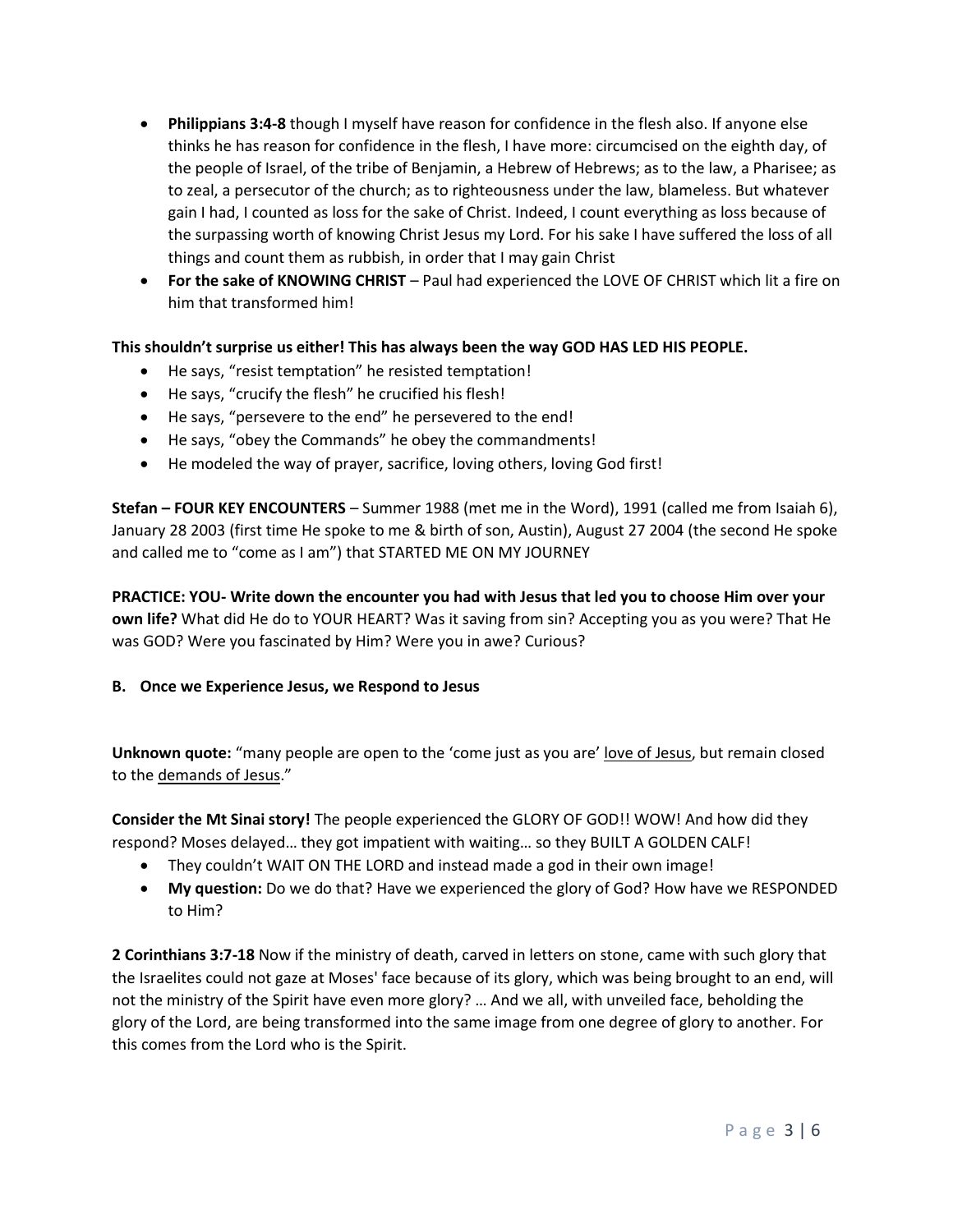**Ephesians 3:14-19** For this reason I bow my knees before the Father, from whom every family in heaven and on earth is named, that according to the riches of his glory he may grant you to be strengthened with power through his Spirit in your inner being, so that Christ may dwell in your hearts through faith that you, being rooted and grounded in love, may have strength to comprehend with all the saints what is the breadth and length and height and depth, and to know the love of Christ that surpasses knowledge, that you may be filled with all the fullness of God.

**Samuel Whitefield writes,** "Can you imagine being at Mt. Sinai and refusing to gaze at the mountain and listen to the Lord's audible voice? Can you imagine putting on headphones and enjoying entertainment instead of gazing at the LIVING GOD in FIRE on the mountain and listening to His THUNDEROUS voice? BUT is this not what we do when we prioritize media, and diversions over seeking communion with the Spirit and asking Him to reveal God to us?"

**Whitefield writes further**, … "if we have been given access by the Spirit to behold the glory of God in a measure beyond what Israel experienced at Sinai, how is that we find Netflix more attractive?"

### **BUT – we have a choice to RESPOND to GLORY….**

We have been given AN INVITATION TO: "come, to the table" the Banquet of Jesus!

- Jesus was revealed as the FULLNESS of God
- His Holy Spirit now testifies to us the GLORY OF GOD!
- He pursues us!
- He loves us!
- He meets us where we are at!
- And he is not HIDDEN! We see him in ALL creation!
- We see Him through the Cross!
- We see Him in the Word!

**Genesis 25:29-34** Once when Jacob was cooking stew, Esau came in from the field, and he was exhausted. And Esau said to Jacob, "Let me eat some of that red stew, for I am exhausted!" (Therefore his name was called Edom.) Jacob said, "Sell me your birthright now." Esau said, "I am about to die; of what use is a birthright to me?" Jacob said, "Swear to me now." So he swore to him and sold his birthright to Jacob. Then Jacob gave Esau bread and lentil stew, and he ate and drank and rose and went his way. Thus Esau despised his birthright.

- Do we do the same thing? We have the Holy Spirit and the Word of God! We have the fullness of God in Christ Jesus available to ALL who choose Him.
- Do we trade our birthright for the momentary pleasures of this world? (Entertainment, me-time, hobbies, relationships, money, free time…)
	- $\circ$  CAVEAT: things and people are not the problem the priority of our HEARTS can be the problem

**POINT:** I don't think our biggest problem in the West is **RIGHT BELIEFS!** I believe it is lack of **KNOWING GOD!** I think our culture struggles more with a **COLD HEART** towards Jesus, rather than **BELIEVING** in Jesus.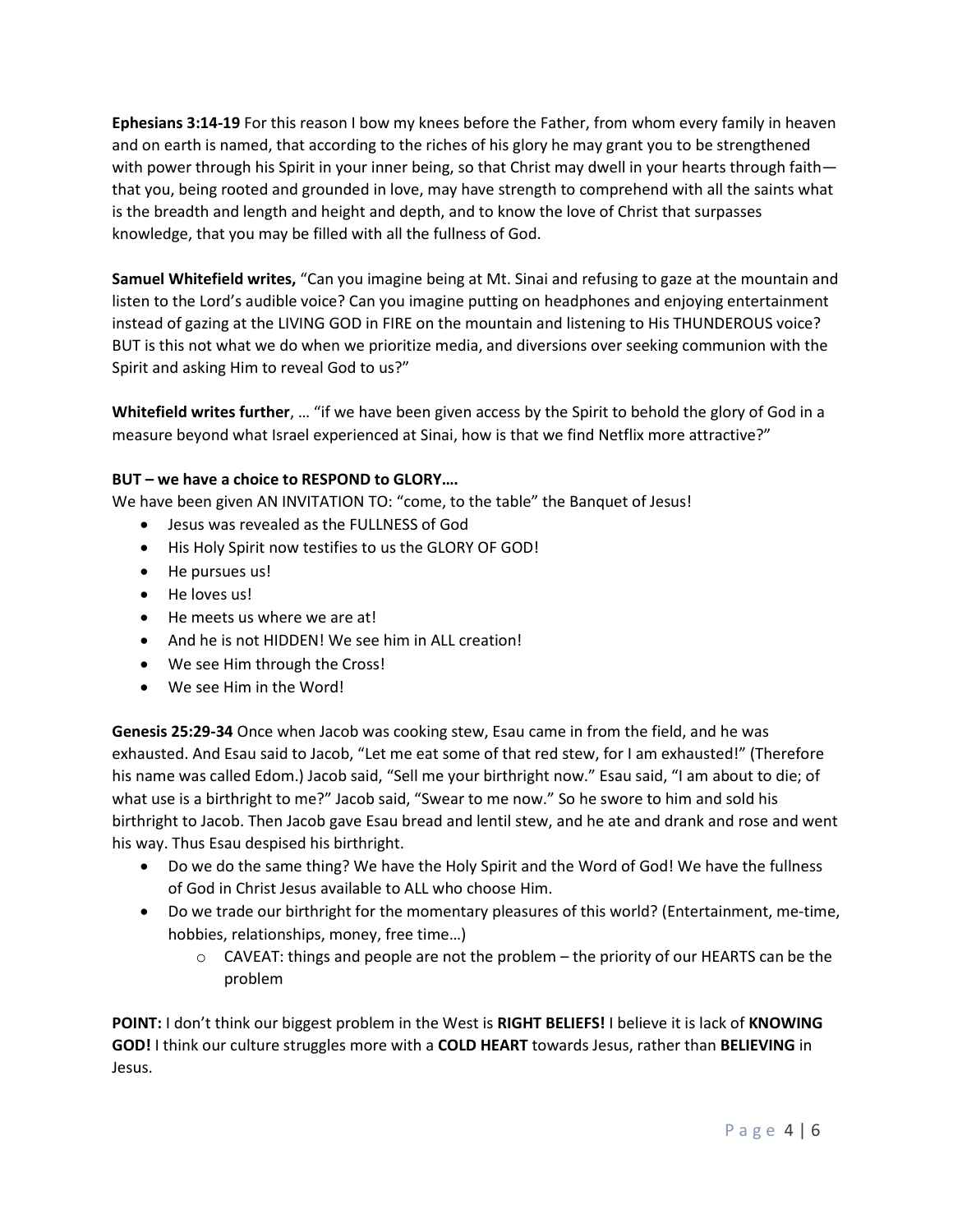# **FUN CHALLENGE: (ONLINE IS MORE IN DEPTH THAN IN SERVICE): Is the FIRE in your heart related to the priorities of TIME & MONEY in your life?**

- **Burning Heart:** Scale of 1-10: How would you rate your Passion for Jesus? Can this be seen in the way that you LOVE people? Are you discipling people to Jesus? Does your heart burn for Jesus? You are drawn into Prayer? The Word? Worship?
- **Money**: After your bills are paid. How much money do you give to spreading the Gospel through church or missions? How much money do you spend on hobbies and entertainment?
- **Money**: do you spend more money on others? Are you willing to sacrifice what you want for what someone else needs? Can you see this in your life?
- **Time**: Estimate how much time you spend on media including phone and TV?
- **Time**: Estimate how much time you spend on hobbies?
- **Time**: Estimate how much time you spend in the Word & Prayer?
- **Time**: how much time do you spend on loving people in need and discipling others?
- **Correlation**: do you think the answers are causing you to BURN MORE or LESS for Jesus?

**THIS IS NOT MEANT TO DISCOURAGE OR CONDEMN ANYONE** – NO! But… these kinds of exercises are IMPORTANT for all of us! We should be examining our hearts regularly! We should be ensuring our priorities are right! TOO MUCH IS AT STAKE.

- Jesus' Mission is at stake
- The next generation is at stake
- The lost are at stake
- WE are at stake!

**Jesus will light the FIRES in our HEARTS with his all-consuming Presence!** But we will have to tend to that "burning heart" to keep the flames burning!

- C. **COMMITMENT**: let's take a moment to COMMIT ourselves to the pursuit of KNOWING GOD and LOVING HIM ABOVE ALL ELSE!
	- Confess anything you have put before him as sin
	- **Pentecost is Next Weekend!** Ask the Holy Spirit to fill you and lite a fire in your heart then commit to pursuing Him this week!
		- o Idea: YouVersion: 5 day Pentecost Reading Plan
		- o Set aside time every day to pray and worship
	- Commit, in writing, to follow Jesus and seek Him with your whole life. (count the cost.)

## **MARANATHA!! Come soon Lord!**

[Prayer@mysouthland.com](mailto:Prayer@mysouthland.com) [Care@mysouthland.com](mailto:Care@mysouthland.com)